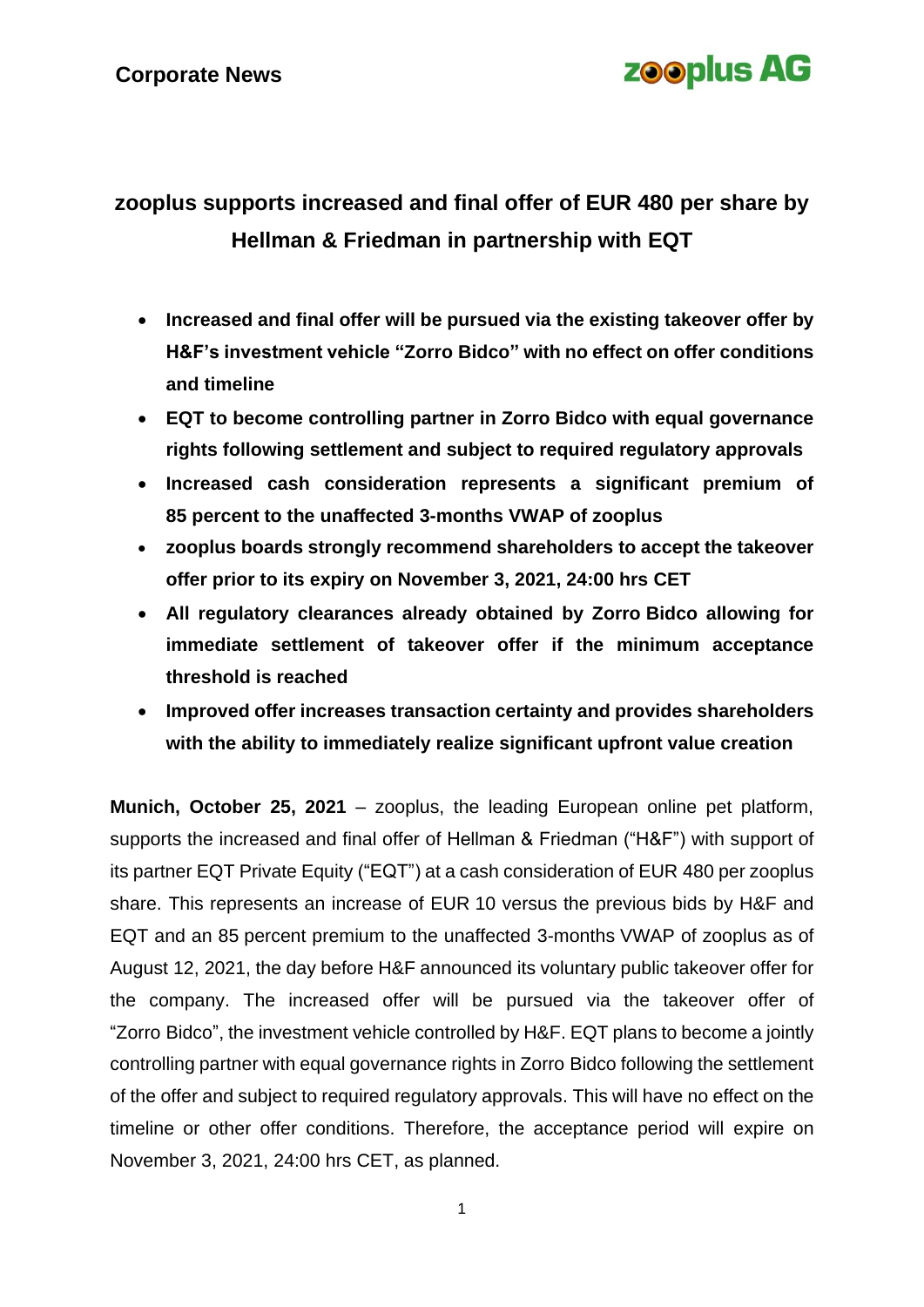# **zooplus AG**

"It has been the Management's top priority throughout the entire process to act in the best interest of the company and maximize the value for our shareholders while providing transaction certainty. With this offer by H&F in partnership with EQT, our shareholders now have the clarity and ability to take an informed tender decision and realize a remarkable 85 percent premium. Given the significant value creation for our shareholders, the complementary expertise of both partners as well as their financial and strategic commitments to the company and its stakeholders, we as the Management Board – together with the Supervisory Board – confirm our recommendation to our shareholders to accept Zorro Bidco's offer", said Dr. Cornelius Patt, CEO of zooplus.

### **No implications on timeline and offer conditions**

The increased cash consideration of EUR 480 per zooplus share implies a fully diluted equity valuation of approximately EUR 3.7 billion. This represents a premium of 85 percent to the unaffected 3-months VWAP of zooplus as of August 12, 2021.

The offer is subject to a minimum acceptance threshold of 50 percent plus one share. The existing irrevocable tender commitments of approximately 17 percent of zooplus' share capital will remain in place. Zorro Bidco has already obtained all necessary merger control and foreign regulatory clearances. It does not intend to enter into a domination and/or profit and loss transfer agreement. In case of a successful closing of the offer, all parties intend to delist zooplus post-closing.

The Company has also been informed that Pet Bidco GmbH, an investment vehicle of EQT, does not intend to increase or otherwise amend its voluntary public takeover offer, which is thus expected to lapse.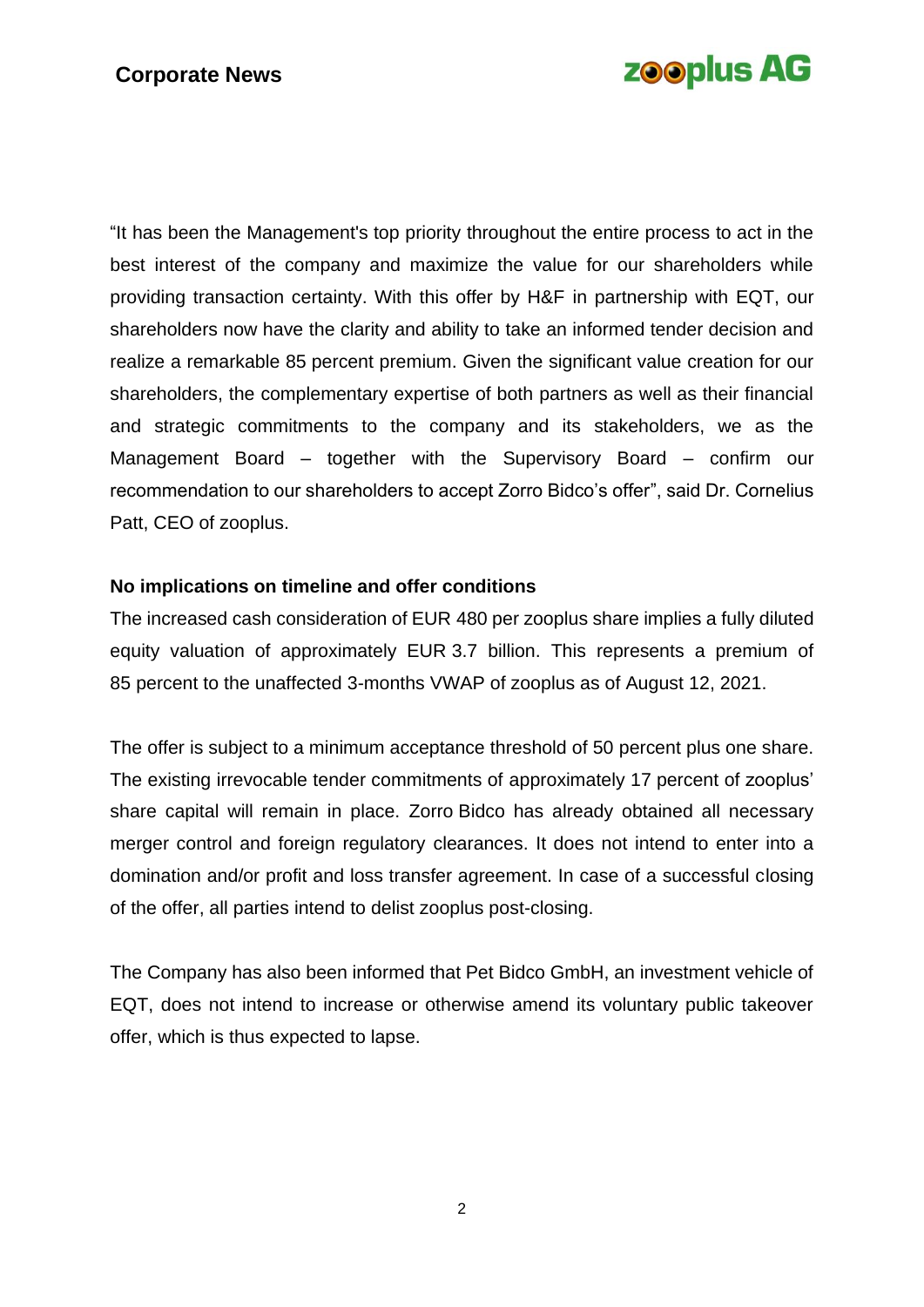# **zooplus AG**

### **Two strong partners to fully seize long-term growth opportunity in the fastevolving European pet market**

The planned strategic partnership between H&F, EQT and zooplus will enable the company to strengthen its competitive lead, gain further market shares and accelerate its efforts to win the growing and fast-evolving European pet category in the long run. It will allow for major investments into digital excellence, best-in-class logistics and a broad and innovative product and service portfolio, which will have adverse effects on the company's short- and midterm profitability. zooplus will also benefit from both partners' strong track record of delivering sustainable growth and expanding market leadership positions for their portfolio companies and their complementary strategic expertise in the digital, retail and European pet space. The strategic partnership will reinforce zooplus' pole position to remain the European market leader when pet ecommerce will become mainstream in the next years.

#### **Recommendation to shareholders**

As outlined above, the Management and Supervisory Boards of zooplus consider the increased offer to be in the best interest of the company and highly attractive to shareholders. Both boards hence strongly recommend shareholders to accept the takeover offer by Zorro Bidco prior to its expiry on November 3, 2021, 24:00 hrs CET.

#### **Company profile:**

zooplus AG is the leading online pet platform in Europe measured by sales. Founded as a German start-up in 1999, the company's business model has been successfully launched internationally, dedicated to the mission of creating moments of happiness between pets and pet parents across now 30 European countries. With a large and relevant product offering in the pet food and pet care & accessories range, zooplus caters to more than 8 million pet parents across Europe of which more than 5 million made more than two orders in 2020. The product range includes renowned international brands, popular local brand names as well as high-quality, exclusive own brand lines for pet food, accessories, care products, toys and much else for dogs, cats, birds, hamsters, horses and many other furry and non-furry friends. In addition, zooplus customers benefit from exclusive loyalty programs, best value for money proposition, fast and reliable delivery as well as a seamless digital shopping experience, combined with a variety of interactive content and community offerings. Sales totalled more than EUR 1.8bn in the 2020 financial year, capturing roughly 7% of the around EUR 28bn to EUR 29bn (net) European pet supplies market, both offline and online combined.